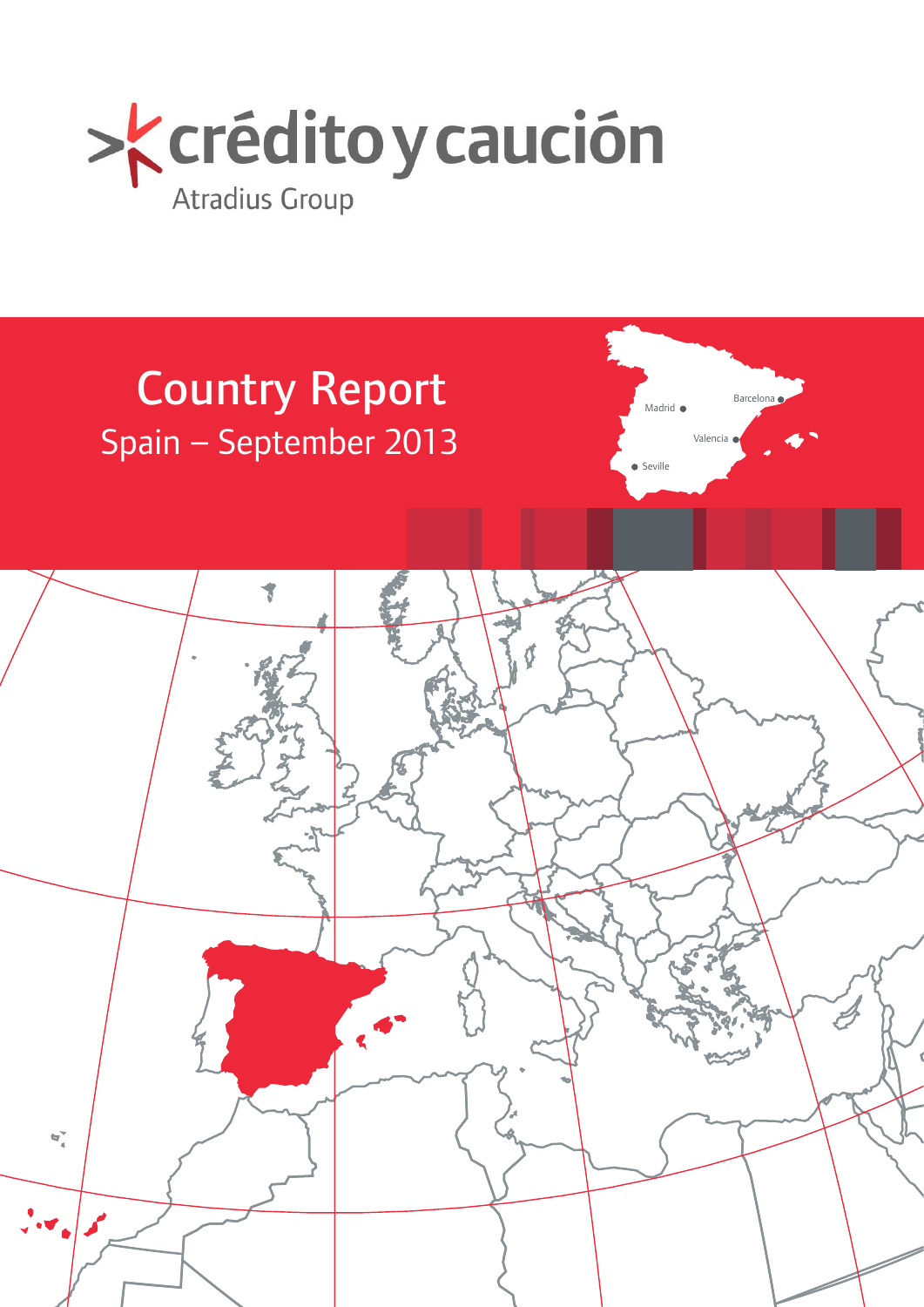## **Overview**

| Capital:    | Madrid                                  | Services:    | 70.3% |
|-------------|-----------------------------------------|--------------|-------|
|             | Government type: Parliamentary monarchy | Industry:    | 26.4% |
| Currency:   | Euro (EUR)                              | Agriculture: | 3.3%  |
| Population: | 46.2 million                            |              |       |

| Germany:         | 11.8% | France:   | 16.8% |
|------------------|-------|-----------|-------|
| France:          | 11.5% | Germany:  | 10.8% |
| Italy:           | 6.7%  | Italy:    | 7.7%  |
| China:           | 5.6%  | Portugal: | 7.1%  |
| The Netherlands: | 5.4%  | UK:       | 6.5%  |

## General information **Most important sectors (2012, % of GDP)**

| Services:    | 70.3% |  |  |
|--------------|-------|--|--|
| Industry:    | 26.4% |  |  |
| Agriculture: | 3.3%  |  |  |

## Main import sources (2012, % of total) Main export markets (2012, % of total)

| France:   | 16.8% |  |  |
|-----------|-------|--|--|
| Germany:  | 10.8% |  |  |
| Italy:    | 7.7%  |  |  |
| Portugal: | 7.1%  |  |  |
| UK:       | 6.5%  |  |  |

## Key indicators

|                                                  | 2011   | 2012      | $2013*$ | $2014*$ |
|--------------------------------------------------|--------|-----------|---------|---------|
| Real GDP growth (y-on-y, % change)               | 0.1    | $-1.6$    | $-1.2$  | 1.0     |
| Consumer price inflation (y-on-y, % change)      | 2.5    | 2.5       | 1.5     | 1.5     |
| Real private consumption (y-on-y, % change)      | $-1.2$ | $-2.8$    | $-2.6$  | 0.3     |
| Public consumption (y-on-y, % change)            | $-0.5$ | $-4.8$    | $-2.1$  | $-1.6$  |
| Gross fixed capital formation (y-on-y, % change) | $-5.4$ | $-7.0$    | $-6.2$  | $-2.1$  |
| Unemployment rate (% of labour force)            | 21.6   | 25.0      | 26.4    | 25.8    |
| Export of goods and services (y-on-y, % change)  | 7.6    | 2.1       | 5.6     | 6.0     |
| Current account (% of GDP)                       | $-4.0$ | $-1.2$    | 1.8     | 2.9     |
| Fiscal balance (% of GDP)                        | $-9.6$ | $-10.8**$ | $-6.8$  | $-6.0$  |

\* forecast \*\*including aid to financial institutions Source: Funcas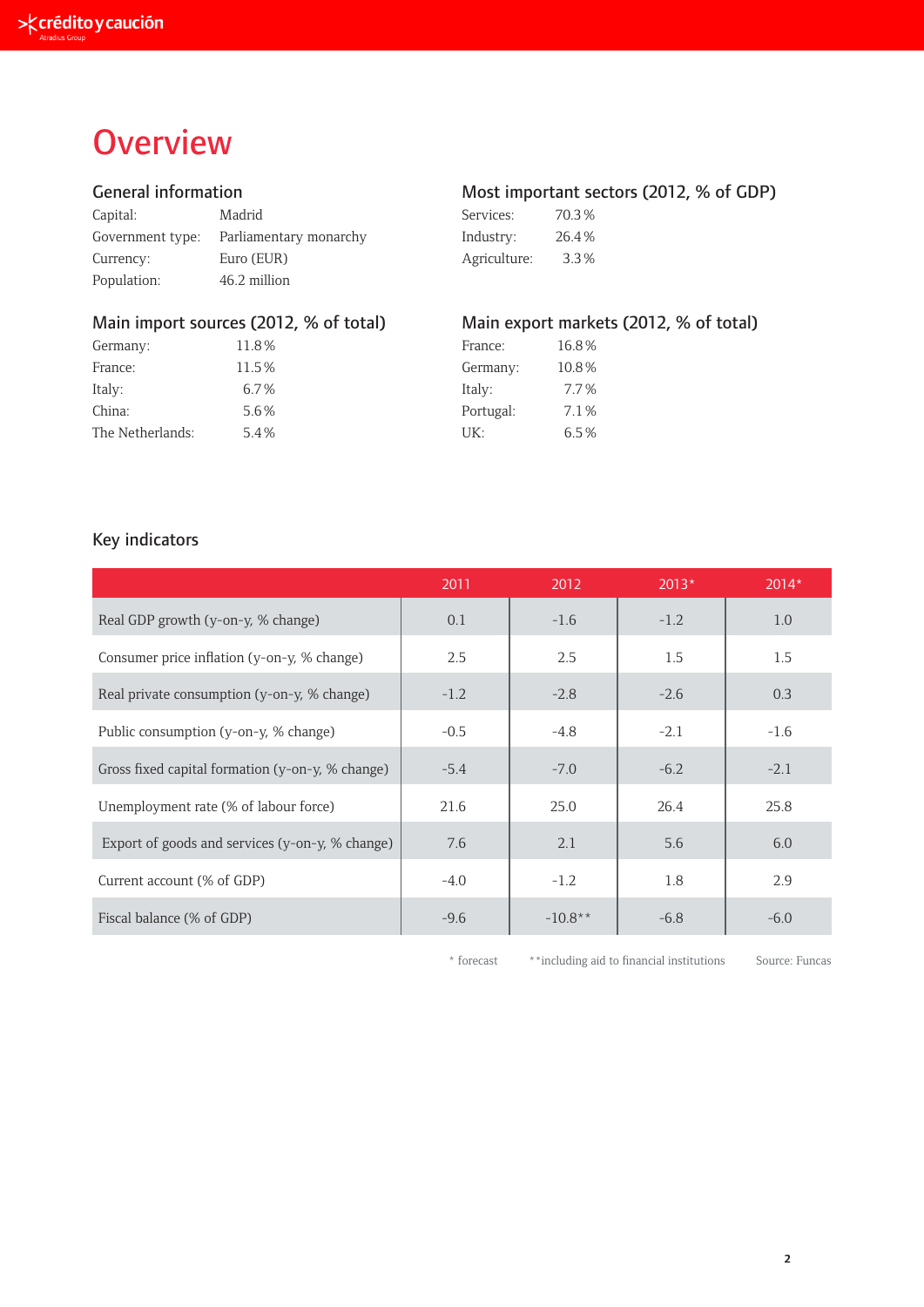## Political situation

## Stable government

Spain's current government under Prime Minister Rajoy is strongly placed to pursue its economic policy as it holds a comfortable absolute majority in parliament and its term lasts until the end of 2015. New structural reforms have been announced, which should help improve the perception of the Spanish economy's ability to grow, to prove the sustainability of its finances and to restore the confidence of Europe's institutions. The government also needs public support for the successful implementation of austerity and structural measures which are aimed at restoring competitiveness and investor confidence in the country's ability to repay its financial obligations without receiving a bailout.

Strikes and protests have taken place in recent months as people become disillusioned with the high level of unemployment, the state of the economy and continuing austerity measures. However, social unrest has been limited so far, and the government is expected to remain in place for its full term.

## Main economic developments

## Return to growth in 2014

Spain is in a process of rebalancing its economy away from construction and towards business services, trade, transport and communication. It is manifest in the deleveraging of households and non-financial corporations, banking sector restructuring with accompanying credit constraints, high unemployment falling wages and public finance woes.

After almost two years of contraction, the latest business indicators available point at Spain's economic situation starting to stabilize. In Q2 of 2013 GDP shrank only 0.1 % compared to the previous quarter, after declines of 0.4 % in Q1 of 2013 and 0.8 % in Q4 of 2012.

Exports of goods and services (up 6% in O2 of 2012 after a drop of 3.8% in O1) partly helped to stem the output decline in Q2 of 2013, however, domestic demand still contributed negatively to the economic performance. Household and corporate spending continues to be tempered by restrained provision of credit and ongoing deleveraging along with the impact of the government's austerity drive to rein in the public deficit. In 2013 the economy is forecast to record a year-on-year contraction of 1.2 %.

While there are some downside risks such as a further deterioration of public finances and a Eurozone recovery failing to materialise, a rebound of 1.0 % (see chart overleaf) in the GDP in 2014 is forecast as the recession is expected to bottom out, helped by export growth, smaller internal imbalances and structural reforms.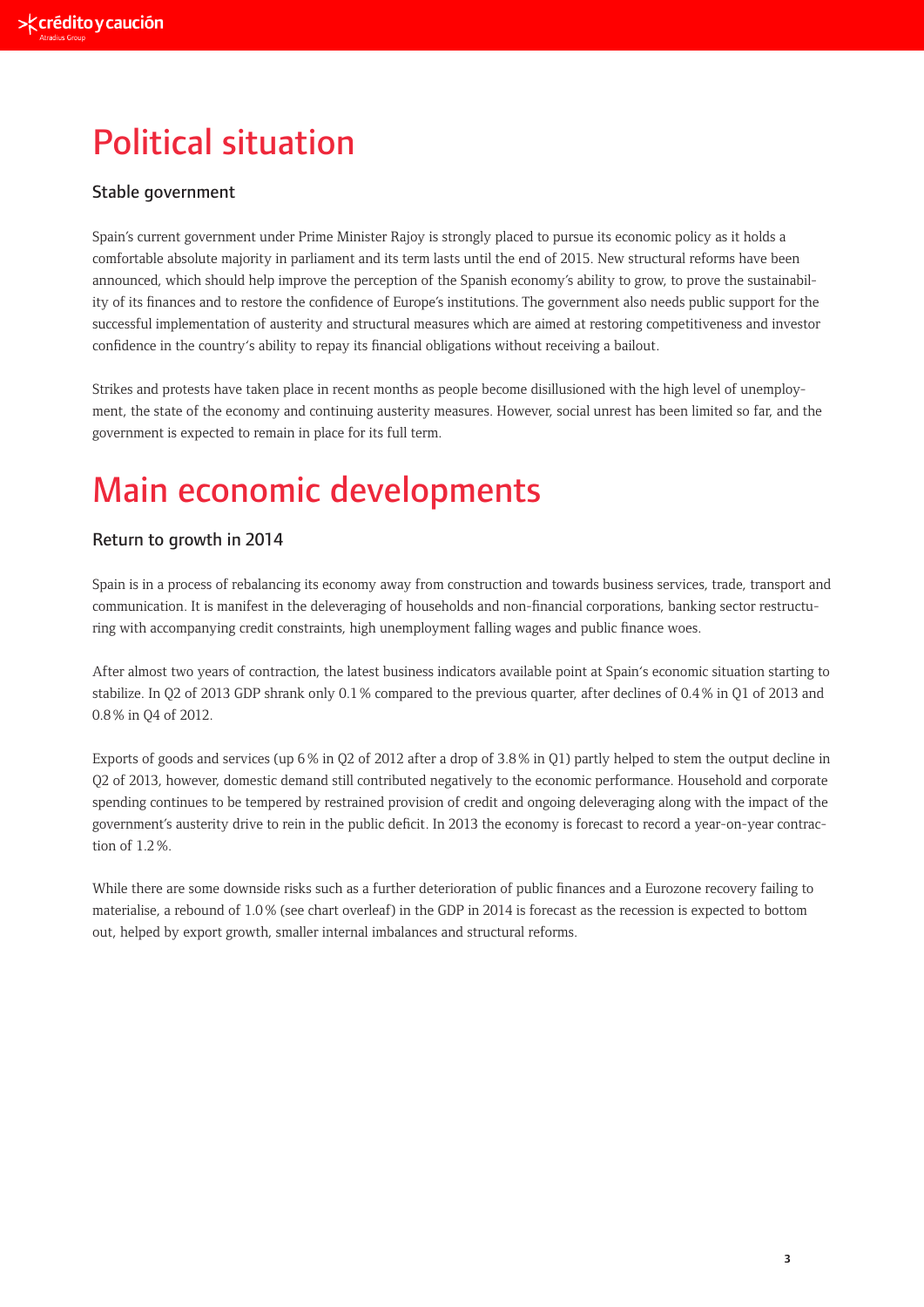## GDP growth





## Contribution to GDP growth: Spain



(Chain-weighted basis: forecast edge 2009)

Source: IHS Global Insight

## Private consumption continues to decrease

The rebalancing after the construction bubble has dampened internal demand. Household deleveraging, rising unemployment and lower wages have an impact, just as restrained credit provisions of banks and fiscal consolidation do. In 2013 private consumption is expected to decrease 2.6 % year-on-year, however it is forecast to increase again in 2014 (see chart overleaf). The decline in gross capital formation is forecast to slow next year.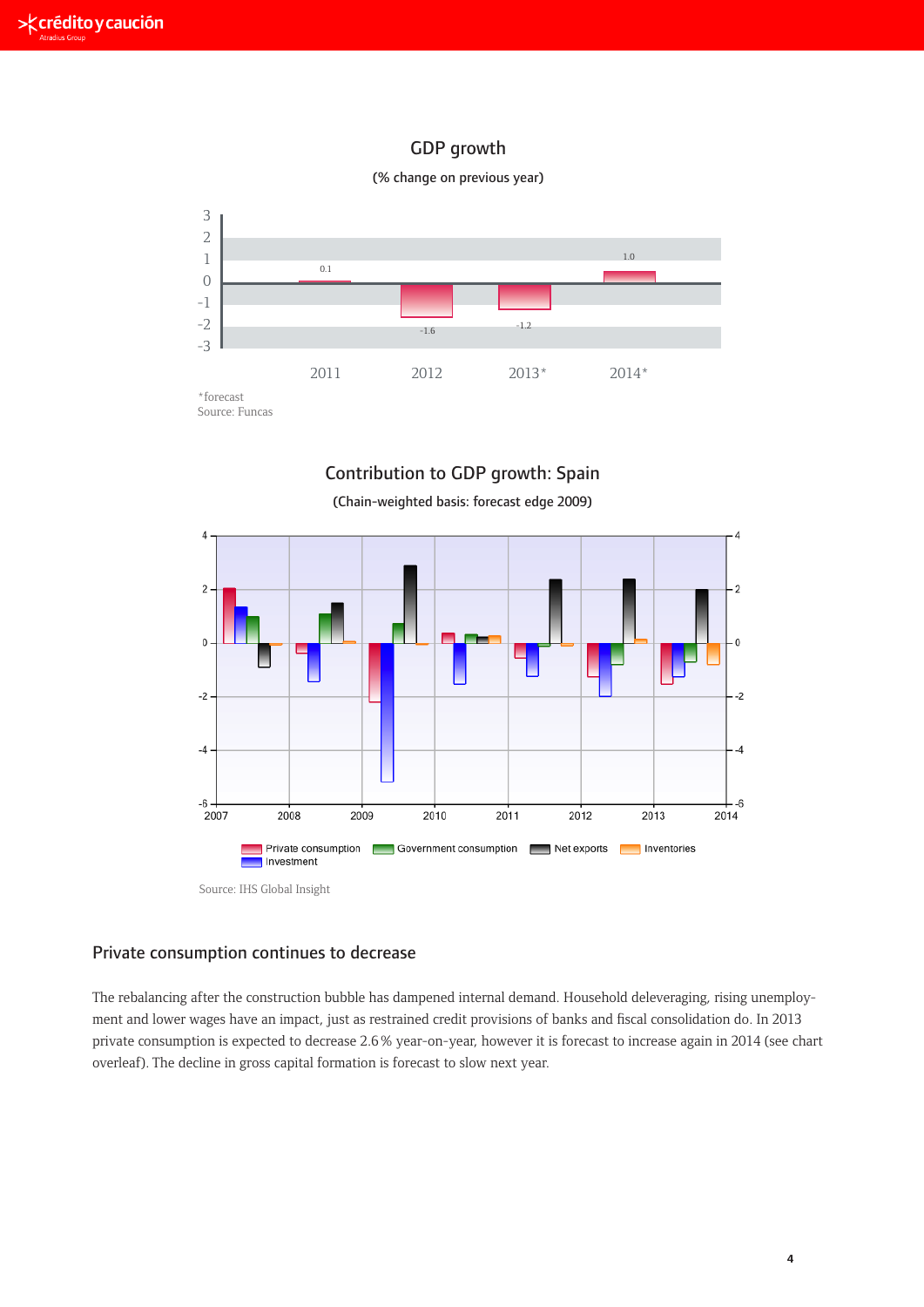## Private consumption



**Unemployment decreased for the first time in two years** year-on-year impact of hikes in indirect taxes and regulated prices disappear in H2 of 2013. In 2014 inflation is forecast to Given the weak internal demand, inflation is less of an issue, consumer prices are expected to increase 1.5 % in 2013 as the increase again just 1.5 %.

## The Spanish unemployment rate reached a record high of 27.2% in Q1 of 2013. However in Unemployment decreased for the first time in two years

The Spanish unemployment rate reached a record high of 27.2% in Q1 of 2013. However in Q2 of 2013 it decreased for the first time in almost two years, to 26.3 %. The unemployment rate is still high, even taking into account that Spain pre-<br>first time in almost two years, to 26.3 %. The unemployment rate is still high, even taking into acco and the average two years, to 2019 to: the anomployment rate is sumargin, even taking mediciously has a higher 'natural rate' of unemployment of 8 %, compared to the average 4 % in other developed economies. However, more job losses will be avoided through ongoing salary moderation in 2013. In 2014 unemployment is expected to decrease slightly.





(Percentage rate of total workforce)

Source: IHS Global Insight Source: IHS Global Insight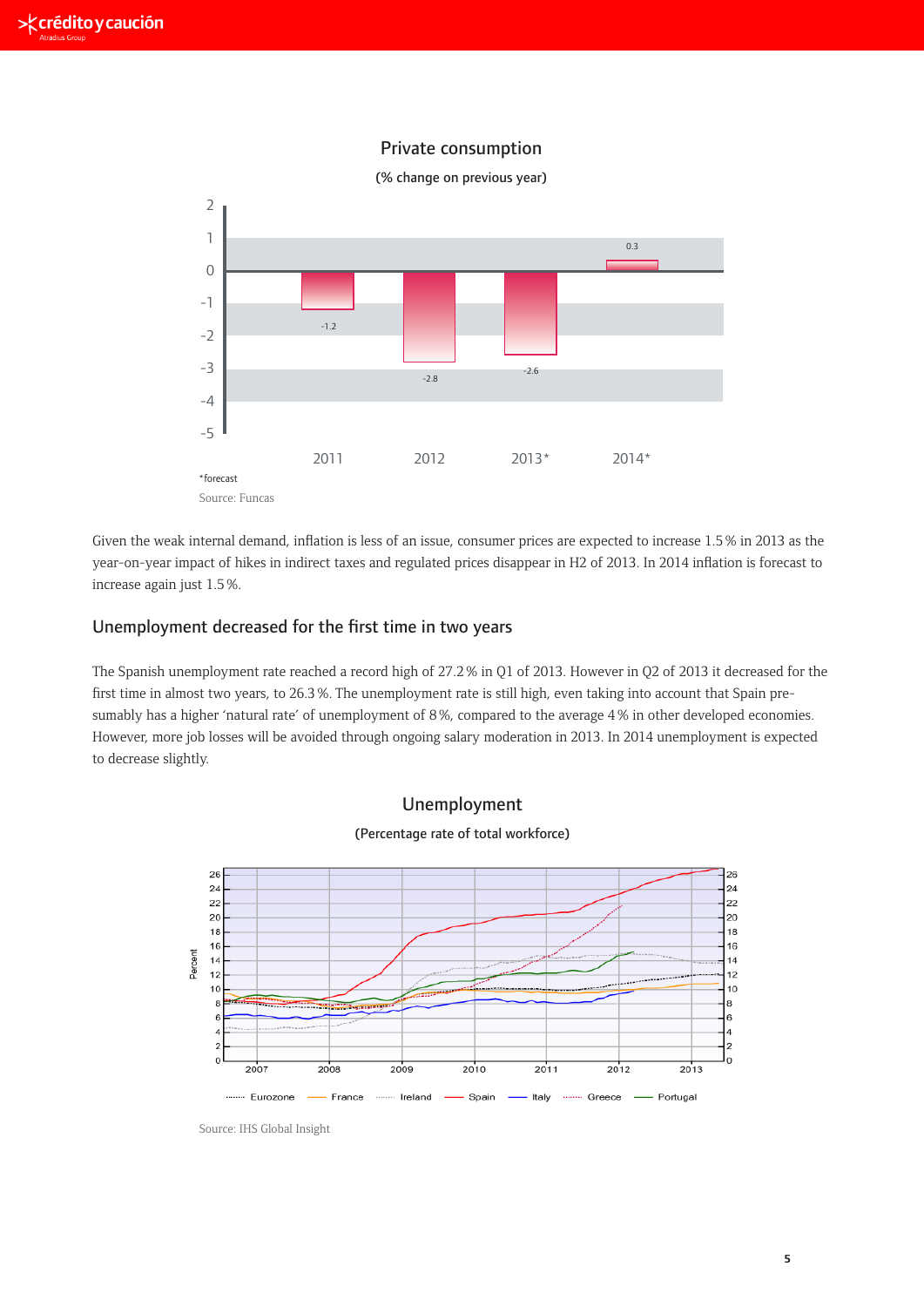### Export performing relatively well

The Spanish export sector is relatively healthy and competitive, and indeed only in 2007 the GDP-contribution of net exports was negative. Nevertheless, a Real Effective Exchange Rate (REER) comparison (which measures a country's international competitiveness as costs and prices change) shows that there is still considerable opportunity for improvement as Spain remains second highest compared to some of its Eurozone peers (see chart below). The REER in Spain is broadly in line with the overall Eurozone peripheral picture.



Real Effective Exchange Rate (REER) fluctuations

Source: IHS Global Insight Source: IHS Global Insight

On average, a Spanish worker now costs EUR 20 per hour, compared to the EU average of EUR 27.5. Spanish wages, moreover, still remain under pressure given the extreme level of unemployment in combination with more flexible labour laws after reforms. In addition, Spain has been able to diversify its export geographically, e.g. growing to emerging markets. The main limit to future export growth is a general lack of product diversification.

Early 2013 figures show that export performance is strong, but still too modest to compensate for the decreased domestic demand this year. Return to overall growth in Spain should indeed come as factors that lower internal demand fade or at least become less prominent. The rebound of foreign direct investment (FDI) inflow, a moderate but healthy 3.4 % of GDP in January-April 2013, is clearly of help. L3 ngures show that export performance is strong, bu Figures show that export performance is responsible to the competent of the competence of the competence for the theorem is responsible for the competence for the competence for the competence for the competence for the co

### Current account surplus in 2013  $\frac{d}{dt}$  depends to overall growth in  $\frac{1}{2}$ that depress in 2013 internal demand fade or at least become less prominent. The rebound of foreign direction o

As lower unit labour costs drive export growth and depressed internal demand has led to fewer imports, the Spanish res lower and laboar costs arrve export growth and depressed internal demand has led to rewer imports, the spanish<br>current account deficit has decreased to 1.2% of GDP in 2012 (from 4.0% in 2011). Early 2013 current accoun confirmed this trend, although the decrease is losing pace. In 2013 a current account surplus of 1.8 % of GDP is expected, increasing to 2.9 % of GDP in 2014. **Current account surplus in 2013**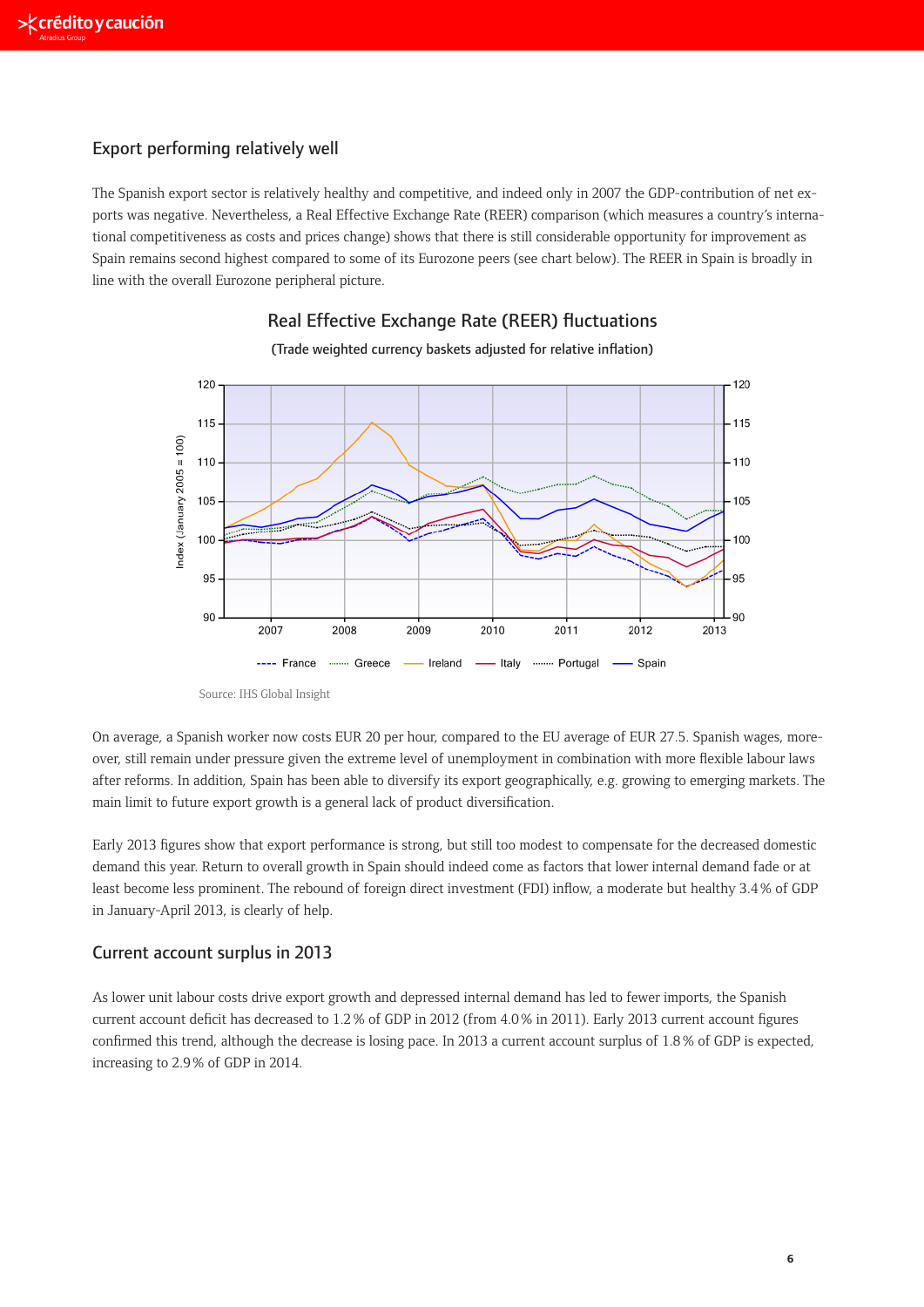## Housing market decline has stabilised

Spanish housing prices continue their downward trend, although the pace of the decrease seems to have stabilised at around 7 %. House prices are now 25-35 % lower than prior to the economic crisis. The EIU expects further pressure on house prices as there is a large inventory of unfinished and empty houses and the situation on the labour market remains tense. Moreover, supply may be increased if property transferred by banks that receive state aid is sold by a specially created asset management company.

### 20 15  $10$ 5 Percent  $\,0\,$  $-5$  $-10$  $-15$ 2004 2005 2006 2007 2008 2009 2010 2011 2012 2013 France ---- Greece ........ Spain

## (Annual percentage change in national level indices) House price inflation

## Banking sector reform on track, but lending remains very tight

banking sector recapitalisation, restructuring and reform program. The program consists of a credit line of maximum EUR<br>consider the United Spain of the United Spain of the program of the program consists of a credit line 100 billion funded by the European Stability Mechanism (ESM), but guaranteed by the Spanish state. A "Fund for Orderly<br>Paul Paul in a state of CROD had been all in the bank of the Spanish state of the Spanish state. A "Fun pairs restructuring (1 ROD) has been established to manage bad assets. Shortralls of capital amounting to EOR 30 billion<br>have been filed thus far for 10 banks, of which EUR 38 billion by ESM funding. In July the IMF consid Function Stability Mechanism (ESM), but guiding the Spanish state in the Spanish state. A "Fund for Spanish st<br>track, noting that liquidity and solvency of the banking sector have considerably improved.  $\mathcal{S}$  and  $\mathcal{S}$  as been established to manage bad assets. Show  $\mathcal{S}$ In the June 2012 Memorandum of Understanding with the EU/IMF/ECB Troika Spain agreed to deepen and accelerate a Bank Restructuring" (FROB) has been established to manage bad assets. Shortfalls of capital amounting to EUR 56 billion

Nevertheless, given the continued recession, Spanish banks remain under pressure as non-performing loans (NPL) have increased, from 8.4% in August 2012 to 11.6% in June 2013, whilst upcoming revaluations might even cause this figure to be higher. Provisioning is increasing, and the Bank of Spain has estimated an additional EUR 10 billion in provisions (other weakened, banks disproportionally. Additionally it will affect lending options, which remain under pressure, while conditions on those loans provided remain tight. sources mention EUR 30 billion) are needed for premature rollover of EUR 200 billion of loans. This will hit smaller, already

Source: IHS Global Insight Source: IHS Global Insight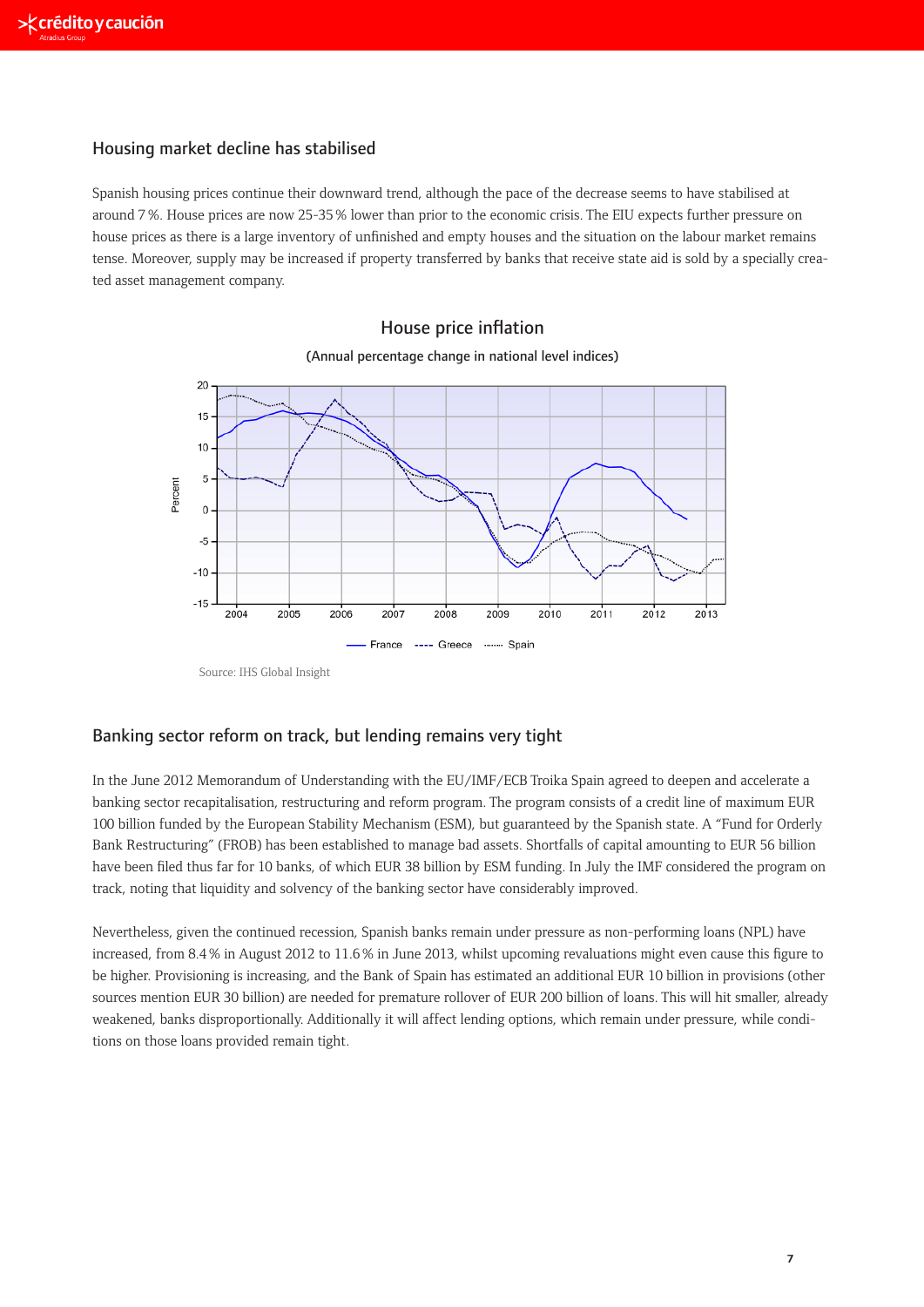

### Loans to the private sector

Source: Statistical Office of the European Communities (Eurostat)

### Fiscal adjustment continues

**Fiscal adjustment continues** of 4 % of GDP in 2012 (including public sector employment cuts) the budget deficit still increased to 7 % of GDP (including gap in public budgets that remains after adjustment for business cycle and one-off factors) by more than 3 %. In 2013 another fiscal adjustment programme will achieve a 1.5 %-2 % cut in Spain's structural deficit, while the deficit target  $GDP.$ Fiscal adjustment is necessary to remain within the boundaries of EU agreements. Despite a successful fiscal adjustment bank capitalisation: 10.8 % of GDP). However, the austerity measures helped to reduce the structural deficit (the financing is 5.5 % of GDP.

GDP). However, the austerity measures helped to reduce the structural deficit (the financing As agreed with the EU, the 3 % of GDP deficit obligation will only be met in 2016, reflecting concerns that additional  $\sim$  25 % measures taken to manage the fiscal budget could undermine the economic rebound. Government debt has gone up to 85 %<br>of CDD in 2012, with further increases foresest Spain's structure deficitive target is  $\frac{1}{2}$ . of GDP in 2012, with further increases forecast.

of GDP in 2011. Payment arrears have been reduced as well, and local and regional government receivables are increasingly accepted by banks to alleviate liquidity problems of small- and medium-sized businesses. Notable progress has been made in reigning in regional deficits, which improved to 1.8 % of GDP in 2012 compared to 5.1 %

the EU's Excessive Deficit Procedure there is still a lot to be done, and the downside risk of a negative growth scenario Budget tightening will slow down the economic rebound that is expected in 2014. Even with a two year extension under remains.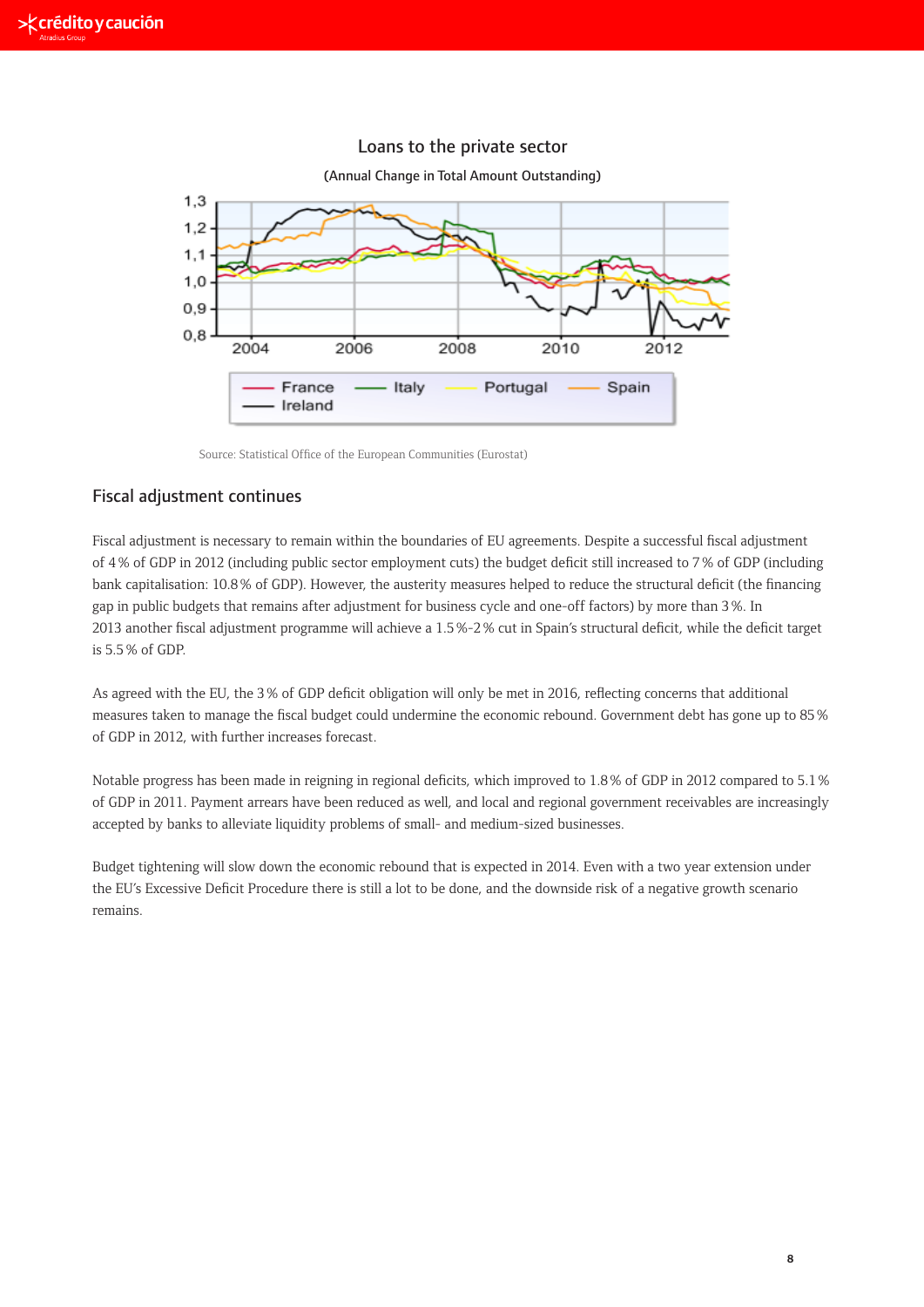.



Public debt and budget balance: Spain

(Government debt and budget balance in percent of GDP)

approximately 3 Source: IHS Global Insight the German Bunde. This has been helped by the German Bunde. This has been helped by the German Bunde. This has been helped by the German Bunde. This has been helped by the German Source: IHS Global Insight

## Financial markets calmness remains in early September 2012 that it will be easily september 2012 that it will be easily September 2012 that it will be easily september 2012 that it will be easily september 2012 that it wil present to purchase an unlimited amount of government bonds in the secondary market is committed.

The yield on Spanish 10-year bonds has gradually decreased, to the current level of an approximately 3 % difference (spread) with the German Bund. This has been helped by the announcement by the European Central Bank (ECB) in early September 2012 that it will be prepared to purchase an unlimited amount of government bonds in the secondary market if necessary (Outright Monetary Transactions, OMT). The improved liquidity position of Spanish banks has further supported the yield, as they have bought bonds. All this has also led to a gradual return of capital flows and increased resilience to<br>. prepared to purchase an uncertainty of government bonds in the secondary material bonds in the secondary market in the secondary market in the secondary material and secondary material and secondary material and secondary rising risk premiums.



Source: IHS Global Insight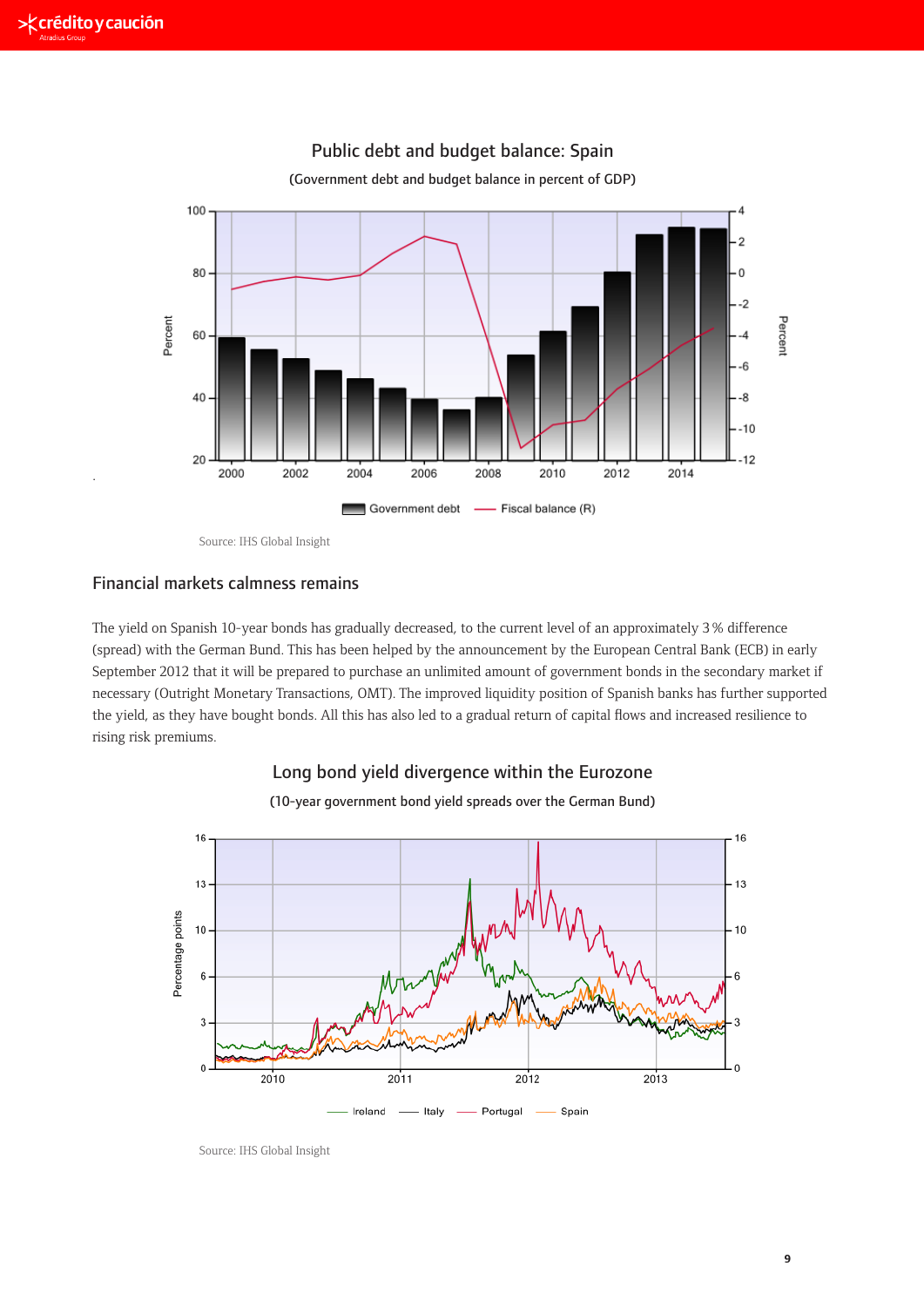## Insolvency environment

## A small insolvency improvement in 2014

Corporate defaults have closely reflected the economic conditions since 2008, with high year-on-year increases of 100 % in 2008 and 50 % in 2009. After a year-on-year decrease in 2010 insolvencies increased again in 2011 (15.4 %) and 2012 (28.4 %, to 8,410 cases), mainly due to the decrease in internal demand and generally high pressure on the liquidity of businesses given the limited options for external financing.

In Q2 of 2013 corporate insolvencies decreased 6 % from the previous quarter. However in H1 of 2013 insolvencies increased 26.5 % year-on-year. Insolvencies of construction and construction-related companies still account for the majority of business failures, followed by the services sector and retail sectors.

Given the high level of insolvencies at present, we foresee no major improvement in the last months of the year, and expect insolvency cases to exceed the 10,000 cases threshold for the first time in 2013. However, we expect a levelling off in 2014 in line with the expected improvement of the economic situation.

In the current business environment continuous monitoring and management of sales channels are paramount to success. The business community around Crédito y Caución, the Atradius credit insurance provider in Spain, where we have maintained a very active risk monitoring program, has seen a significant reduction in the impact of payment defaults of more than 30 %.



## Spanish business insolvencies

(quarterly changes)

Source: Atradius and Official State Gazette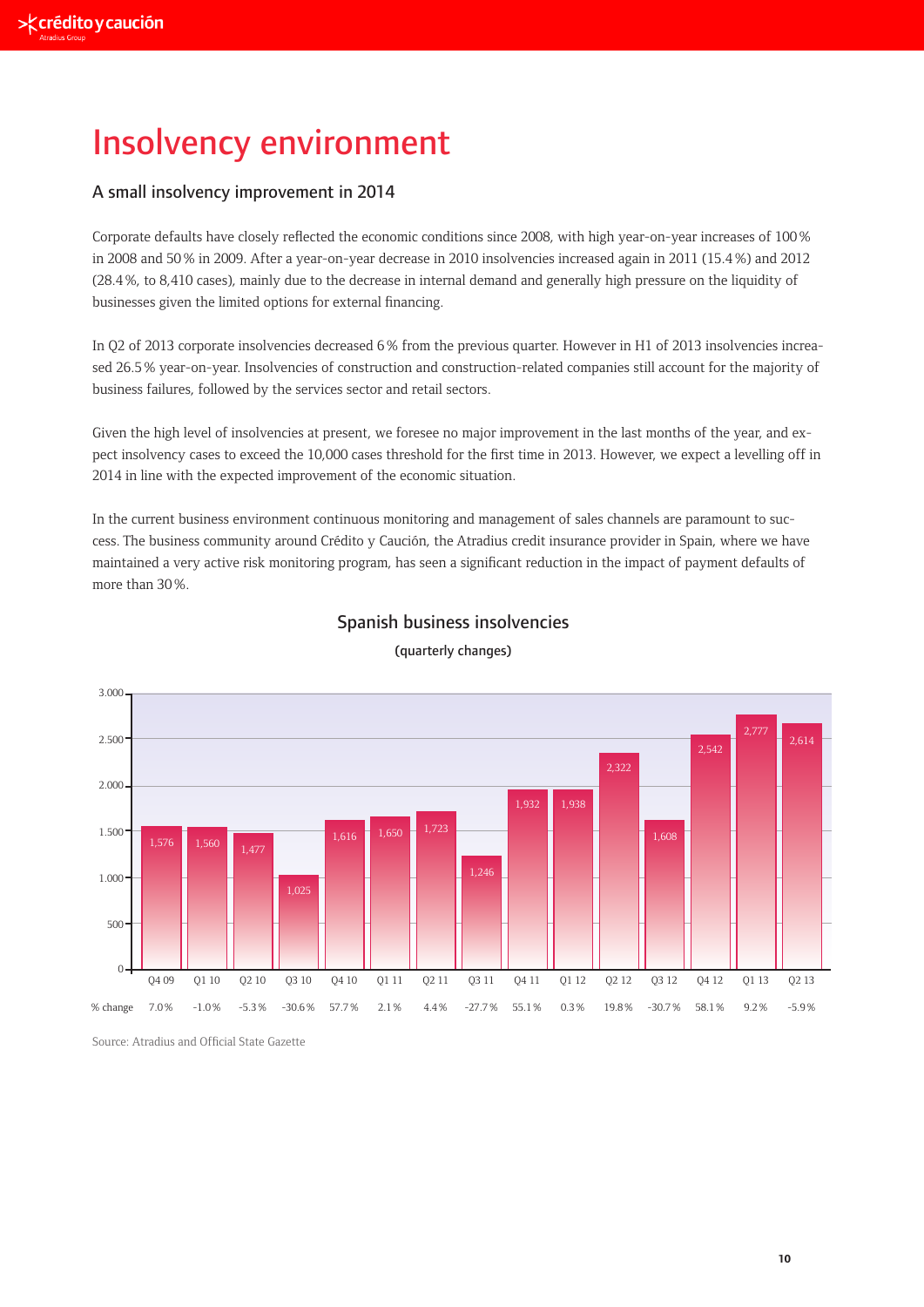# Spanish industries performance forecast

## September 2013



The economic downturn does not affect all companies equally. The general rule is that industries and/or subsectors which are heavily dependent on private domestic demand will underperform compared to those sectors that can offset domestic business losses with additional export sales.

Trade sectors contributing especially to Spanish exports are automotive, food, machinery and services.

In contrast, construction/construction materials, retail/domestic appliances and furniture face far greater problems as they generally depend on public buyers' investment and consumption, as well as on household consumption.

Transport and fuel currently face particularly severe problems due to a high level of indebtedness, decreased cash flows, and high dependency on bank financing.